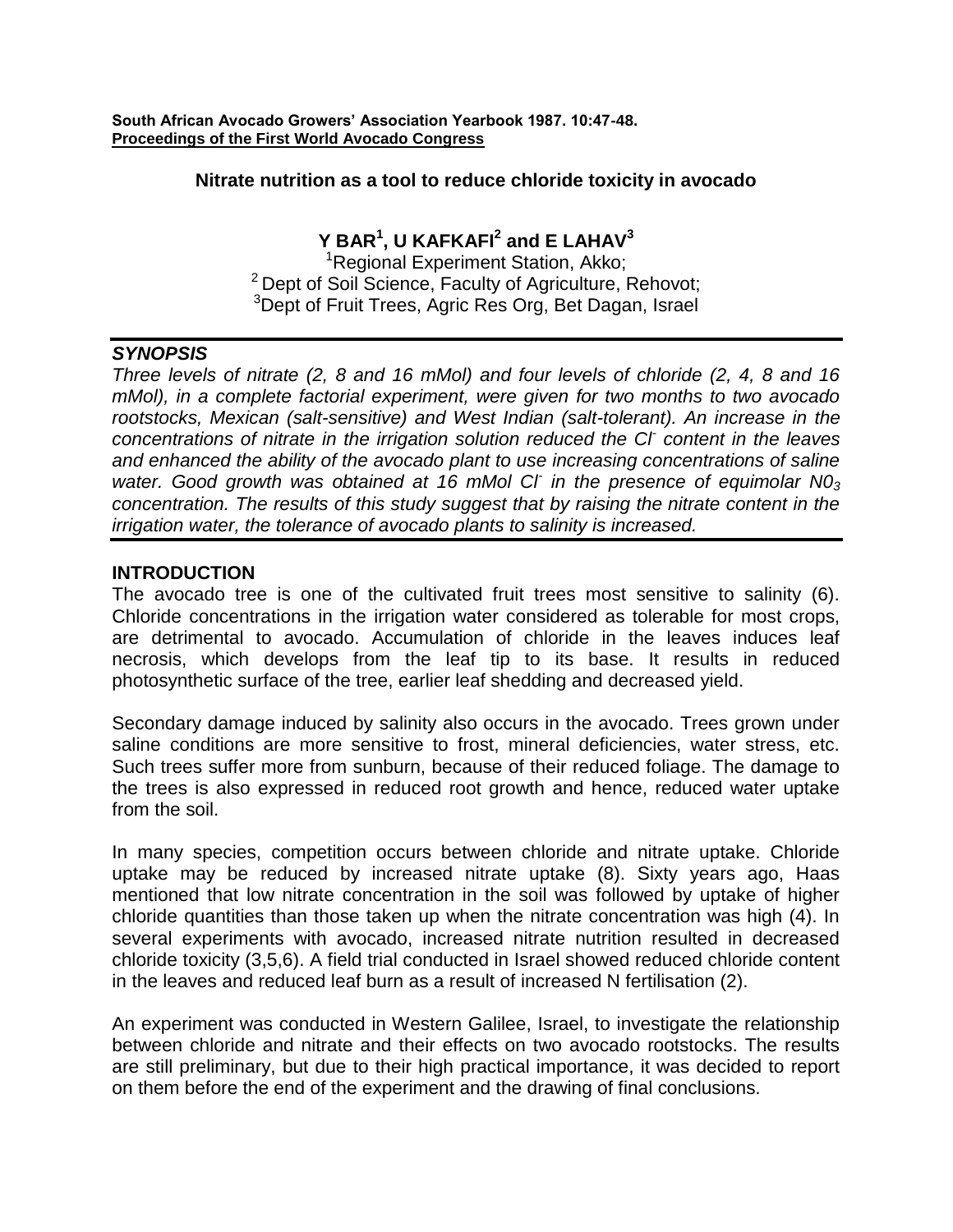## **MATERIALS AND METHODS**

Two rootstocks, West Indian (relatively salt-resistant) and Mexican (salt-sensitive), were seeded in the autumn of 1985. The seedlings were irrigated with tap water for six months, at which time they were transferred to 10 L containers filled with sand. During the following two months the seedlings were irrigated with nutrient solutions containing four levels of chloride (2,4,8,16 meq  $/L = 70,140,280,560$  mg Cl  $/L$ ) and three levels of nitrate (2,8,16 meg / L = 28,112,224 mg N-N0<sub>3</sub> / L), for a total of 12 treatments. Each treatment included eight seedlings of each rootstock, with one plant serving as a replication.

The nutrient solutions were prepared to maintain a constant ratio among the cations  $K^{\dagger}$ :Ca<sup>2+</sup>:Mg<sup>2+</sup> (6:10:2 respectively). All solutions were included, also chloride and nitrate salts of K, Ca and Mg, also  $KH_2PO_4$  (0,6 meq / L), MgSO<sub>4</sub> (0,2 meq / L), CaSO<sub>4</sub> (1,0 meq / L) and Coratin-mixed fertiliser of micro-elements (50 mg / L). Chloride levels covered the whole range of saline water used for avocado irrigation from 2 meq / L Cl, which is considered very good water, to 16 meq / L CI, which contains more than the highest level recommended for avocado irrigation. The  $N-NO<sub>3</sub>$  levels also cover the full range of nitrogen applied to avocado plantations.

## **RESULTS**

The data presented here were obtained after two months of irrigation with the nutrient solutions. Increased  $N-NO_3$  concentrations had a significant effect in reducing damage under the highest CI concentration in the nutrient solution (16 meq /L). It was proved with the two rootstocks, but the CI toxicity was more pronounced in the case of the Mexican rootstock.

Chloride levels in the leaves were generally higher in the Mexican leaves than in the West Indian leaves. The increased CI concentration in the solution induced a higher CI content in the leaves, but usually this rise was reduced by increased  $N-NO<sub>3</sub>$ concentrations in the nutrient solution (Table 1).

The chloride concentration in the roots of the Mexican rootstock was lower than that in the roots of the West Indian (Table 2). With the increased CI concentration in the nutrient solution, the Cl level in the roots also increased; the increase was more moderate in the West Indian than in the Mexican seedlings. Generally, CI concentration in the roots was reduced with the increased  $N-NO<sub>3</sub>$  levels in the solution; the reduction was more pronounced in the Mexican rootstock.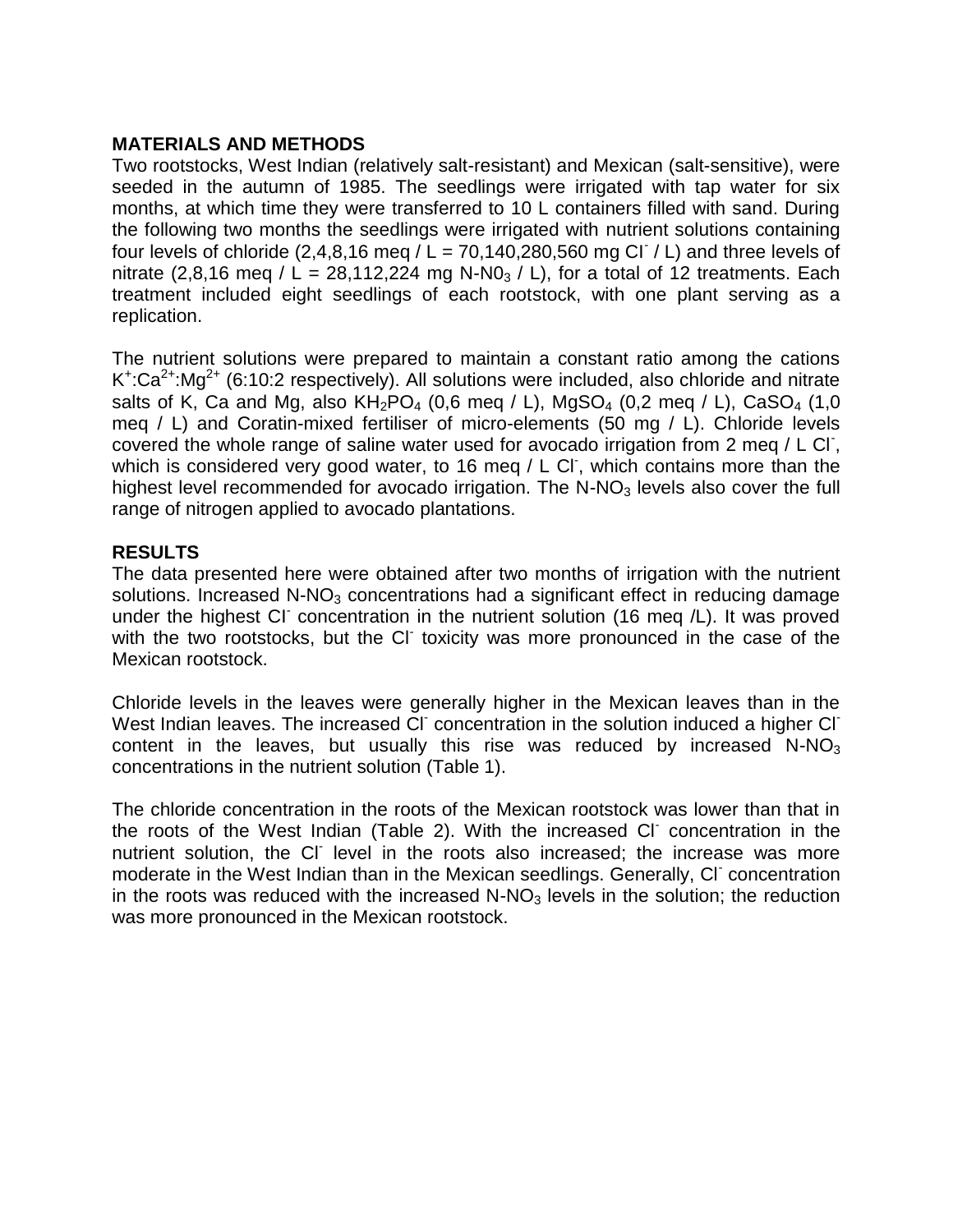| TABLE 1 Effect of chloride and nitrate concentrations in the nutrient solution on<br>chloride content (% dw) in the leaves of two avocado rootstocks |                |                                      |                   |                   |       |         |  |  |  |
|------------------------------------------------------------------------------------------------------------------------------------------------------|----------------|--------------------------------------|-------------------|-------------------|-------|---------|--|--|--|
| <b>ROOTSTOCK</b>                                                                                                                                     | $N-NO3$ cntr   | <b>CHLORIDE CONCENTRATION(meg/1)</b> |                   |                   |       |         |  |  |  |
|                                                                                                                                                      | (meq / L)      | 2                                    | 4                 | 8                 | 16    | Average |  |  |  |
| <b>MEXICAN</b>                                                                                                                                       | $\overline{2}$ | 0.68                                 | 1.08              | 0.88              | 1.97  | 1.15x   |  |  |  |
|                                                                                                                                                      | 8              | 0.56                                 | 0.41              | 0.70              | 1.51  | 0.80y   |  |  |  |
|                                                                                                                                                      | 16             | 0.53                                 | 0.53              | 0.78              | 1.11  | 0.74y   |  |  |  |
|                                                                                                                                                      | Average        | 0.59c                                | 0.68c             | 0.79 <sub>b</sub> | 1.54a | 0.90    |  |  |  |
| <b>WEST</b>                                                                                                                                          | 2              | 0.48                                 | 1.11              | 0.76              | 1.89  | 1.06x   |  |  |  |
| <b>INDIAN</b>                                                                                                                                        | 8              | 0.33                                 | 0.61              | 0.82              | 1.42  | 0.80y   |  |  |  |
|                                                                                                                                                      | 16             | 0.33                                 | 0.37              | 0.78              | 1.02  | 0.63y   |  |  |  |
|                                                                                                                                                      | Average        | 0.38c                                | 0.70 <sub>b</sub> | 0.79 <sub>b</sub> | 1.45a | 0.83    |  |  |  |
| Averages followed by a common letter do not differ significantly at P=0.05.                                                                          |                |                                      |                   |                   |       |         |  |  |  |

TABLE 2 Effect of chloride and nitrate concentrations in the nutrient solution on chloride content (% dw) in the roots of two avocado rootstocks.

| <b>ROOTSTOCK</b>                                                                 | $N-NO3$ cntr   | CHLORIDE CONCENTRATION (meg / L) |                    |                   |       |         |  |  |
|----------------------------------------------------------------------------------|----------------|----------------------------------|--------------------|-------------------|-------|---------|--|--|
|                                                                                  | (meq / L)      | 2                                | 4                  | 8                 | 16    | Average |  |  |
| <b>MEXICAN</b>                                                                   | $\overline{2}$ | 1.00                             | 1.05               | 0.80              | 1.58  | 1.11 x  |  |  |
|                                                                                  | 8              | 0.81                             | 0.83               | 0.93              | 0.90  | 0.87y   |  |  |
|                                                                                  | 16             | 0.83                             | 0.58               | 0.71              | 0.76  | 0.72y   |  |  |
|                                                                                  | Average        | 0.88 <sub>b</sub>                | 0.82 <sub>b</sub>  | 0.82 <sub>b</sub> | 1.08a | 0.90    |  |  |
| <b>WEST</b>                                                                      | 2              | 1.00                             | 1.22               | 1.24              | 1.33  | 1.19x   |  |  |
| <b>INDIAN</b>                                                                    | 8              | 1.03                             | 1.07               | 1.30              | 1.57  | 1.24x   |  |  |
|                                                                                  | 16             | 0.93                             | 0.92               | 0.94              | 1.09  | 0.97y   |  |  |
|                                                                                  | Average        | 0.99c                            | 1.07 <sub>bc</sub> | 1.16 <sub>b</sub> | 1.33a | 1.13    |  |  |
| Averages followed by a common letter do not differ significantly at $P = 0.05$ . |                |                                  |                    |                   |       |         |  |  |

## **DISCUSSION**

The effect of nitrate on reduced chloride uptake was more pronounced in the Mexican than the West Indian rootstock. An eightfold increase in the Cl-concentration in the nutrient solution induced a 1,2 to 1,5-fold increase in the Cl-concentration in the West Indian roots vs a 1,6-fold rise in the Mexican roots. This was observed in the low  $N-NO<sub>3</sub>$ treated seedlings, while in the high  $N-NO<sub>3</sub>$  treatment, despite an eightfold increase in the chloride concentration in the nutrient solution, Cl-did not increase at all in the Mexican roots.

The reduced CI uptake resulting from the nitrate application, as well as the reduced damage due to salinity in the avocado seedlings, were also found in other species such as cotton, snap beans (1,11), tomato (9,10) and barley (7).